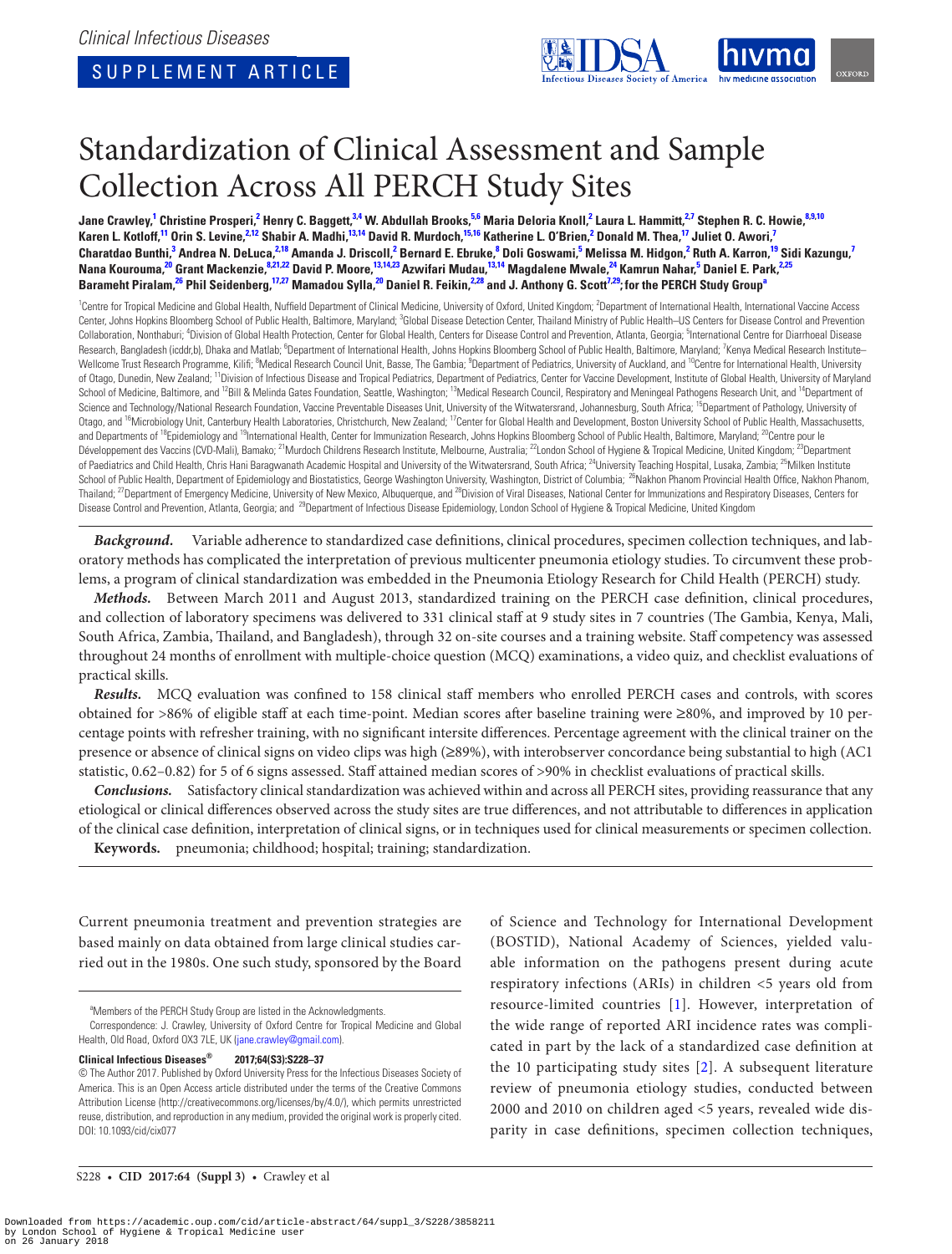and laboratory methods, which increased the complexity of data collation and analysis [3]. Other studies have demonstrated substantial interclinician variation in the interpretation of clinical signs of severe disease in children and young infants  $[4-7]$ . Standardization of the clinical  $[8]$ , radiological [9], laboratory [10], and data management methods [11] at all PERCH sites has been prioritized since inception, as we wished to ensure that any observed variation in pneumonia etiology between sites was not attributable to methodological differences. The objectives of the clinical standardization program were to ensure that study staff (1) adhered strictly to the clinical case definitions; (2) were consistent in their assessment, recognition, and interpretation of clinical signs; (3) used standardized equipment and techniques for obtaining clinical measurements; and (4) used standardized methods for obtaining key clinical samples for laboratory testing. This paper describes the PERCH clinical standardization program of clinical training, retraining, and staff assessment that ran throughout the study.

## METHODS

#### **Study Sites**

At all sites (Table 1), clinical assessment and enrollment of PERCH cases and controls were carried out by doctors, nurses, and clinical officers (health workers with at least 3 years of formal clinical training). Nurses and field workers or research assistants took anthropometric measurements, assisted clinical

staff with procedures, and identified and located PERCH community controls.

### **Preparatory Phase**

The PERCH case definition (Table 2) was based on the 2005 World Health Organization (WHO) clinical definition of severe and very severe pneumonia [8]. The definition relies on the presence of prespecified clinical signs, without information from chest radiograph (CXR) or pulse oximetry. The PERCH enrollment period predated the 2013 reclassification of severe and very severe pneumonia by the WHO [12].

Through a series of teleconferences and 2 face-to-face meetings between all PERCH principal investigators (PIs), consensus was achieved on how to elicit, recognize, and interpret each of the signs and symptoms comprising the PERCH clinical case definition (Table 2), and on the choice of methods and equipment for obtaining key clinical measurements (pulse oximetry, anthropometry, respiratory rate) and clinical samples (nasopharyngeal [NP] and oropharyngeal [OP] swabs, induced sputum [IS], lung aspirates, blood, urine).

Training materials and advice were sought from a wide variety of sources (see Acknowledgments). Many of the clinical video clips, audio recordings and photographs were recorded at PERCH sites by the principal trainer (J. C.), with written informed consent from the patient's parents or guardians.

**Table 1. Profile of Pneumonia Etiology Research for Child Health (PERCH) Study Sites**

| Country      | Training Language                |                                  | Setting | Start of Enrollment | Staff Responsible for Enrollment of<br>PERCH Cases and/or Controls |          |       |  |
|--------------|----------------------------------|----------------------------------|---------|---------------------|--------------------------------------------------------------------|----------|-------|--|
|              |                                  | <b>Study Site</b>                |         |                     | Cadre                                                              | No. (%)  | Total |  |
| Kenya        | English                          | Kilifi                           | Rural   | August 2011         | Doctor                                                             | 3(13)    | 23    |  |
|              |                                  |                                  |         |                     | CO <sup>a</sup>                                                    | 18 (78)  |       |  |
|              |                                  |                                  |         |                     | Nurse                                                              | 2(9)     |       |  |
| South Africa | English                          | Johannesburg                     | Urban   | August 2011         | Doctor                                                             | 1(8)     | 13    |  |
|              |                                  |                                  |         |                     | Nurse                                                              | 12 (92)  |       |  |
| Zambia       | English                          | Lusaka                           | Urban   | October 2011        | Doctor                                                             | 4(23)    | 17    |  |
|              |                                  |                                  |         |                     | CO <sup>a</sup>                                                    | 3(18)    |       |  |
|              |                                  |                                  |         |                     | Nurse                                                              | 10 (59)  |       |  |
| The Gambia   | English                          | Basse                            | Rural   | November 2011       | Doctor                                                             | 7(23)    | 31    |  |
|              |                                  |                                  |         |                     | Nurse                                                              | 24 (77)  |       |  |
| Mali         | French <sup>c</sup>              | Bamako                           | Urban   | January 2012        | Doctor                                                             | 12(67)   | 18    |  |
|              |                                  |                                  |         |                     | Nurse                                                              | 6(33)    |       |  |
| Bangladesh   | Bangla <sup>c</sup> &<br>English | Dhaka                            | Urban   | January 2012        | Doctorb                                                            | 37 (100) | 37    |  |
|              |                                  | Matlab                           | Rural   | January 2012        |                                                                    |          |       |  |
| Thailand     | Thai <sup>c</sup> &              | Sa Kaeo<br>Mixed<br>January 2012 | Doctor  | 2(11)               | 19                                                                 |          |       |  |
|              | English                          | Nakhon<br>Phanom                 | Mixed   | February 2012       | Nurse                                                              | 17 (89)  |       |  |
|              |                                  |                                  |         |                     |                                                                    | Total    | 158   |  |

Abbreviations: CO, clinical officer; PERCH, Pneumonia Etiology Research for Child Health.

<sup>a</sup>Clinical officers are health workers with at least 3 years of formal clinical training.

<sup>b</sup>In Bangladesh, all enrollment decisions were made by doctors, although nurses helped to identify potential cases and controls.

c Multiple-choice questions (MCQs) were translated into French (Mali) or Thai (Thailand); staff in Bangladesh took MCQs in English.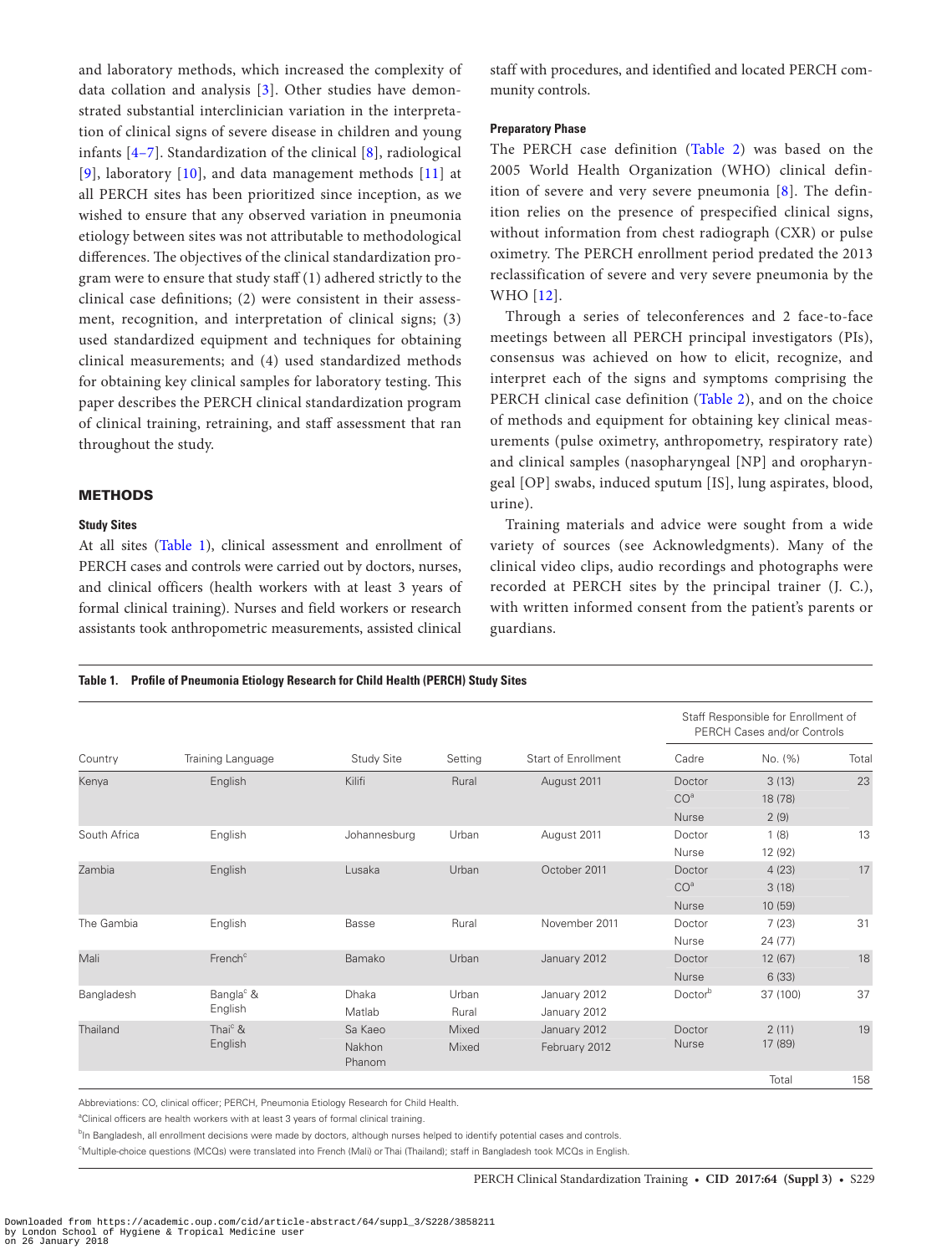|  |  |  |  | Table 2.    Pneumonia Etiology Research for Child Health (PERCH) Clinical Case Definition of Severe and Very Severe Pneumonia <sup>a</sup> |
|--|--|--|--|--------------------------------------------------------------------------------------------------------------------------------------------|
|--|--|--|--|--------------------------------------------------------------------------------------------------------------------------------------------|

| Case                  | Sign or Symptom                                   | <b>Detailed Definition</b>                                                                                                                                                                                                                           |
|-----------------------|---------------------------------------------------|------------------------------------------------------------------------------------------------------------------------------------------------------------------------------------------------------------------------------------------------------|
| Pneumonia (nonsevere) | Cough or difficulty breathing plus fast breathing |                                                                                                                                                                                                                                                      |
|                       | Cough                                             | On history and/or examination                                                                                                                                                                                                                        |
|                       | Difficulty breathing                              | Fast, labored, deep, irregular, or noisy breathing                                                                                                                                                                                                   |
|                       | Fast breathing                                    | Respiratory rate (breaths/min): ≥60 (<2 mo); ≥50 (2–11 mo); ≥40 (1–5 y)                                                                                                                                                                              |
| Severe pneumonia      |                                                   | Cough or difficulty breathing plus lower chest wall indrawing                                                                                                                                                                                        |
|                       | Lower chest wall<br>indrawing                     | Inward movement of the lower bony chest wall on inspiration; child must be calm and not<br>crying                                                                                                                                                    |
| Very severe pneumonia |                                                   | Cough or difficulty breathing plus any of the following signs or symptoms <sup>b</sup> :                                                                                                                                                             |
|                       | Central cyanosis                                  | Blue discoloration of lips, gums, and tongue; should be assessed under good lighting<br>conditions                                                                                                                                                   |
|                       | Head nodding                                      | Flexion of the head with inspiration; more commonly seen in young children and infants.<br>Most easily seen if child is upright                                                                                                                      |
|                       | Unable to drink or<br>breastfeed                  | This must be observed in the clinical environment, by study staff:<br><2 mo: feeding poorly (eg, poor attachment to breast, weak suck)<br>$\geq$ 2 mo: inability to take anything (fluids or solids) by mouth                                        |
|                       | Vomiting everything                               | This must be observed in the clinical environment, by study staff:<br>Child is given a drink: if child has not vomited by the end of the clinical assessment, and<br>before study procedures are carried out, then s/he is not "vomiting everything" |
|                       | Lethargy or<br>unconsciousness                    | AVPU score <sup>c</sup> = $V$ , P, or U                                                                                                                                                                                                              |
|                       | Convulsions this illness                          | Based on detailed description by parent or guardian. For inclusion in PERCH, convulsions<br>must be prolonged ( $\geq 15$ min) or multiple ( $\geq 2$ within a 24-h period during the current illness) <sup>a</sup>                                  |

Abbreviation: PERCH, Pneumonia Etiology Research for Child Health.

<sup>a</sup>Based on World Health Organization (2005) clinical case definition of severe and very severe pneumonia (Pocket Book of Hospital Care for Children).

b Lower chest wall indrawing is not a defining sign of very severe pneumonia as it may disappear if the child becomes exhausted.

c AVPU score: (1) clinician first assesses whether the child is alert; A = alert (child takes an age-appropriate interest in their environment); if child not alert, clinician tests, in sequence, V, P, and U, stopping when the child gives a positive response; (2) clinician calls the child's name without simultaneously touching him or her; V = response to voice (any consistent visual, verbal, or motor response to voice); (3) clinician presses on the base of the child's fingernail using a pencil or pen; P = response to pain (child withdraws digit); (4) U = unresponsive or unconscious (no response to pain).

d Definition of complex febrile seizure used by American Academy of Pediatrics (Pediatrics 2011; 127: 389–94); PERCH adopted a stringent definition of "convulsions this illness" to avoid enrolling large numbers of children with cough and simple febrile seizures.

#### **Training Courses**

Initial clinical standardization training occurred at all sites immediately prior to a period of pilot enrollment. All sites enrolled to the main study for 24 months, with refresher training carried out in the first and second year.

The initial 3-day training and subsequent 2-day refresher training courses were conducted at all sites by the principal trainer, with support from site project leaders. All cadres of PERCH staff (doctors, nurses, clinical officers, research assistants, and field workers) were trained together; interested local non-PERCH clinicians were invited to participate.

Training courses comprised lectures, discussion of case scenarios in small groups, practical sessions, and ward-based clinical teaching. The initial training lectures covered the background to the PERCH study, rationale for clinical standardization, recognition of the critically ill child, clinical assessment of the child with cough or difficulty breathing, vital signs, pulse oximetry, techniques for collection of NP/OP swabs, and anthropometry. Discussion of PERCH case scenarios, designed to test the trainees' ability to identify signs and symptoms that constitute study inclusion and exclusion criteria, took place in groups of 8–10 people, each group being led by the principal trainer and/or a local facilitator. Trainees were divided into groups of 5–8 for hands-on instruction in clinical assessment. Staff members were asked to conduct clinical assessments on children, and were assessed on their ability to elicit and correctly interpret clinical signs.

Practical skills were taught through training videos, demonstrations, and hands-on practice in small groups, with key points highlighted in summary lectures. Clinically stable children acted as subjects for the anthropometry training. Staff learned NP/OP swab collection by practicing on each other. Clinicians from sites where IS samples were routinely collected from children (Kenya, The Gambia, South Africa) trained staff from the other 4 sites. The clinical team in Kenya reviewed video recordings of the collection procedures in The Gambia and South Africa, to ensure that they were consistent with procedures in Kenya. IS training was included in the refresher courses, as was guidance on reducing blood culture contamination rates through improved phlebotomy technique. Ethical approval to perform diagnostic percutaneous needle lung aspiration among PERCH cases was only obtained in The Gambia, Mali, South Africa, and Bangladesh. Clinicians from The Gambia (where lung aspiration is performed frequently on children with focal consolidation on CXR [13]) trained PERCH staff from the other 3 countries. Pleural aspirates and gastric aspirates were not included in the training as they were not designated PERCH procedures, but were carried out as routine hospital procedures if clinically indicated.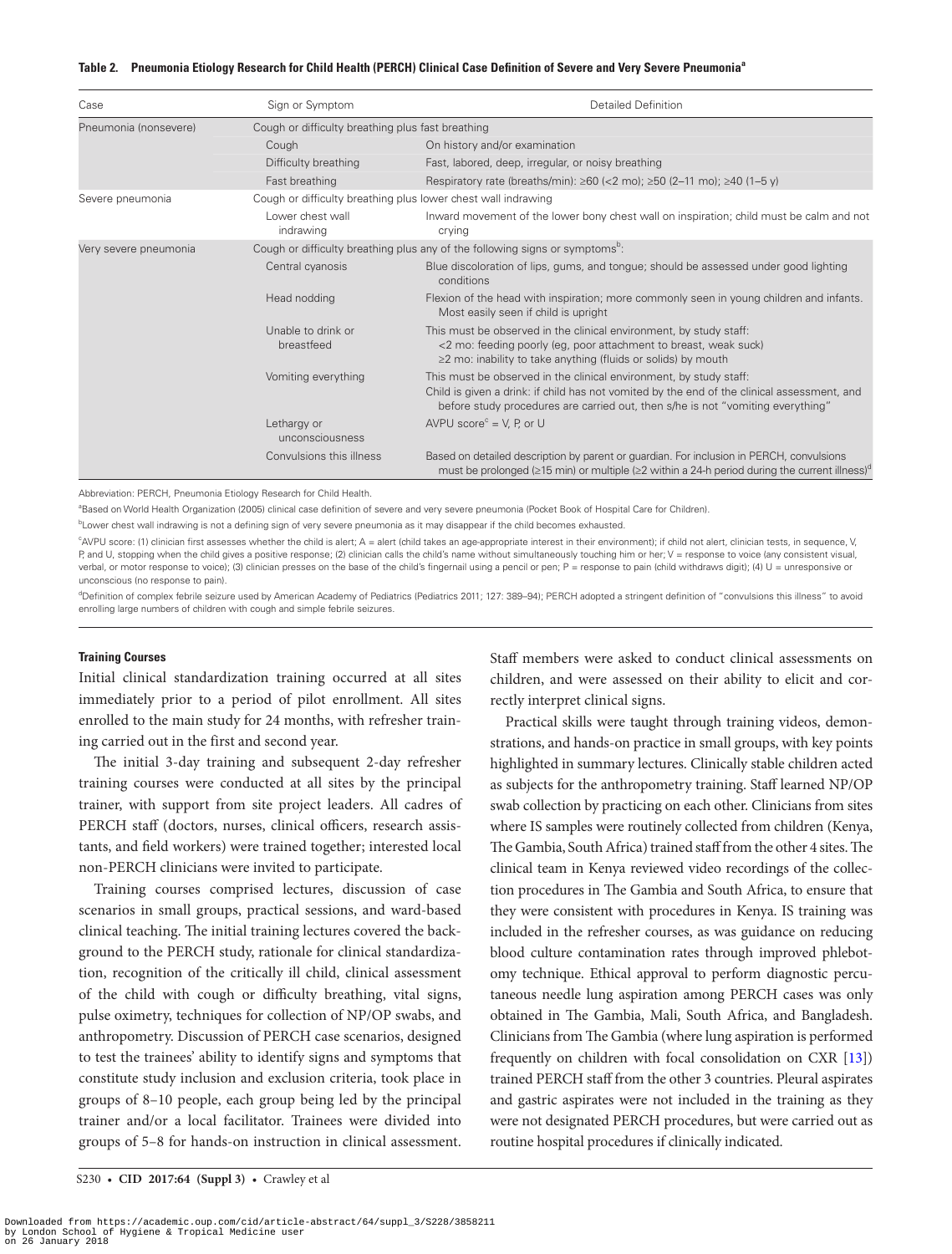All courses finished with a multiple-choice question (MCQ) examination, presentation of certificates, prizes for those achieving top scores, and a group photograph. All participants were invited to provide feedback, using a Likert scale to grade the quality of different course components.

## **Clinical Standardization Guidelines**

Guidelines summarizing key information from the training program were distributed to all staff at the time of refresher training, with an electronic version made available on the internal PERCH study website.

# **Training Website**

A training website (www.perchtraining.org), developed in association with a company specializing in digital healthcare (see Acknowledgments), had the following objectives: (1) to act as a repository for the clinical standardization training materials, thereby supporting the training of any new staff who had missed their initial site training course; (2) to provide continuing training of all PERCH staff throughout study enrollment; and (3) to facilitate regular evaluation of all PERCH clinical staff, and comparison of staff performance within and across sites.

The website contained all lectures from the initial training course, which could be streamed or downloaded as lectures with recorded voice-over, or as PowerPoint presentations. When internet speeds were slow, staff accessed training materials from DVDs, which had been distributed to all sites at the start of the study. At several sites, limited access to personal computers meant that project leaders downloaded the MCQs and organized the evaluations as classroom sessions. The website baseline training was supplemented by on-site training in practical skills and ward-based clinical teaching, both coordinated by the local PERCH study leader. On completion of the online course, trainees were required to take the same MCQ examination as those who had participated in face-to-face training. Trainees achieving a score of 80% or more were able to download a certificate from the website. The website also contained 2 additional MCQ examinations and a video quiz (see Evaluation).

#### **Evaluation**

MCQ examinations were conducted after initial baseline training, immediately before and after each refresher course, and online after 10 months and 20 months of enrollment. An online video quiz was used to assess interobserver variation in interpretation of clinical signs at 20 months. Checklist evaluation of practical skills was performed at the end of the first year.

MCQs were designed to test knowledge and understanding of the screening, consent and enrollment process, and the recognition and correct interpretation of key clinical signs, particularly those included in the WHO definitions of severe and very severe pneumonia. Each of the 10–20 MCQs contained a typical PERCH case scenario, plus, in most cases, a photograph or short video of a clinical sign. Answers to each question were provided at the end of the quiz, once all of the questions had been answered, with explanatory notes highlighting key learning points. Staff scoring <80% in the MCQ administered after baseline training were required to repeat selected lectures and the quiz, while staff scoring <80% after refresher training received additional training from their site-specific trainer.

The video quiz assessed the ability of clinical staff to identify 6 clinical signs (lower chest wall indrawing [LCWI], head nodding, deep breathing, central cyanosis, nasal flaring, alert child). Clinical staff were shown 35 video clips (10 videos of LCWI, the defining clinical feature of WHO severe pneumonia, and 5 videos of each of the other clinical signs). Each video lasted approximately 10 seconds, and clinicians had to decide whether a specific clinical sign was present or not.

Local clinical standardization trainers observed PERCH nurses and field workers carrying out anthropometry, IS, and NP/OP swab collection. Scored checklists (Supplementary Tables 1–3) were used to award points for key predefined procedural steps, the resulting percentage score providing a measure of procedural competence.

## **Statistical Analysis**

Median percentage scores and interquartile range (IQR) were calculated for MCQ tests and checklists. Median MCQ scores before and after refresher training were compared using the Wilcoxon signed-rank test. The distribution of results across participants was compared within and across study sites. Results were stratified by professional cadre and by whether staff assessed both cases and controls, or controls only. Differences between groups were examined with the Kruskal-Wallis test.

For each of the 6 clinical signs in the video quiz (35 videos in total), individual responses were used to assess the percentage agreement between the clinical staff and the principal trainer, who was the designated "gold standard." Calculation of Fleiss' κ and the Gwet AC1 statistic, which is less affected by low prevalence than the κ statistic, were used to measure the degree of interobserver variability [14–16].

Kaplan-Meier curves were constructed to illustrate the proportion of PERCH clinical staff remaining in the study, from the time of baseline clinical standardization training. Curves were censored when staff members left the study, or on completion of PERCH enrollment.

### RESULTS

# **Training Courses**

Between March 2011 and August 2013, a total of 32 training courses were conducted at 8 study sites in 7 countries. Of 331 staff attending 1 or more courses, 45 (14%) were interested local clinical staff, not directly involved in the study. Feedback from course participants was positive, with 90% of all course components being graded as "very good" (4/5) or "excellent" (5/5).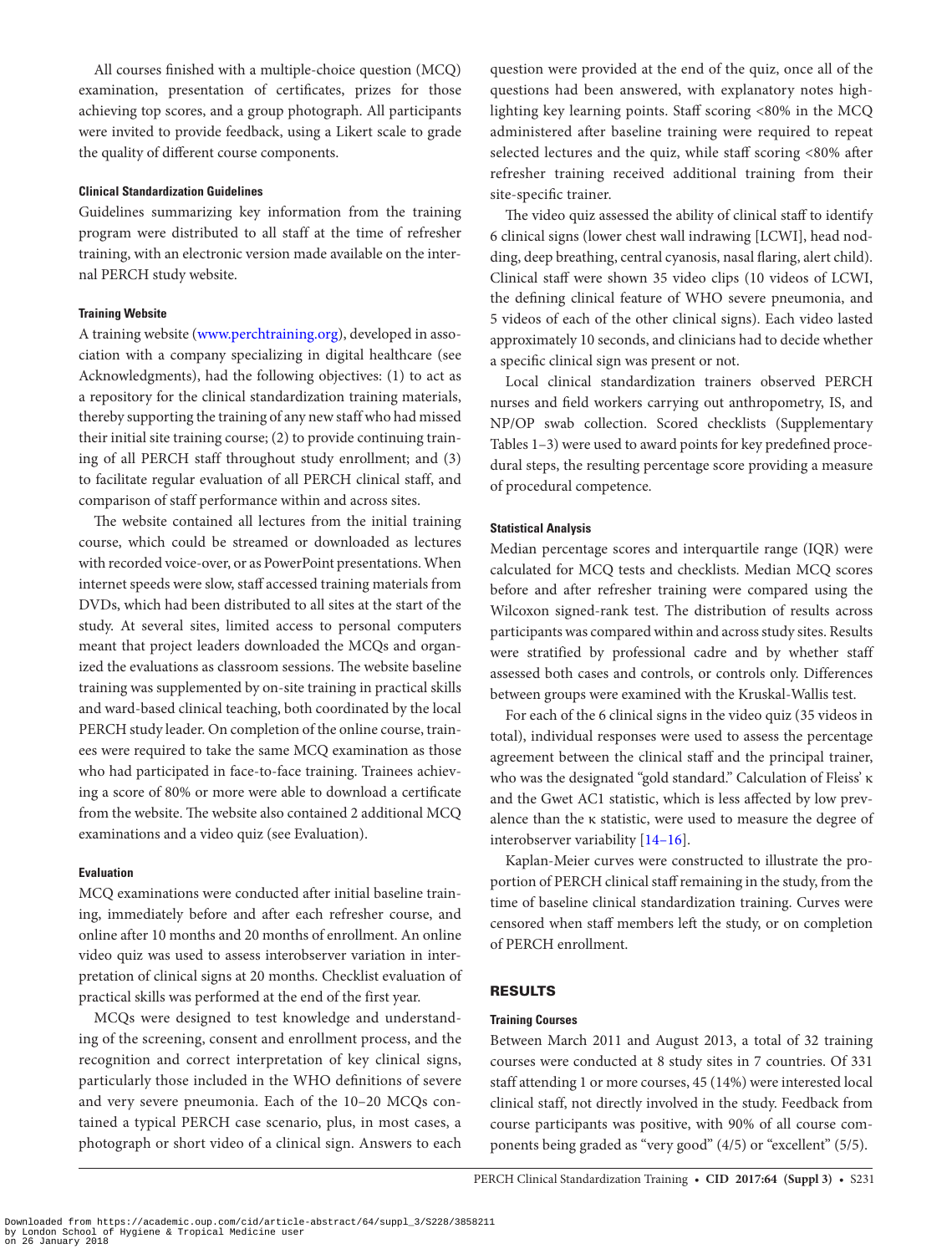Initial (baseline) clinical standardization training took place over a 6-month period between March and September 2011. At each site, training occurred immediately prior to a period of pilot enrollment, and a median of 5 months (range, 4–9 months) before the start of the study. Seventy staff members joined PERCH after the initial training course at their site, and received baseline training from their site project leader and/ or the training website. In South Africa, baseline training was repeated 6 months after the start of enrollment, due to extensive staff turnover during the pilot period.

The first round of refresher training took place a median of 7 (range, 5–11) months and the second round a median of 18 months (range, 14–21) after the start of the study. A national nurses strike in Kenya during 2012 delayed refresher training by 3 months. At all other sites, training and enrollment continued uninterrupted, despite extensive flooding in Thailand during 2011, civil war in Mali during 2012–2013, and political instability in Bangladesh during 2013.

#### **Evaluation**

MCQ and video quiz results are presented for the 158 doctors, clinical officers, and nurses who enrolled PERCH cases and/or controls. High rates of staff turnover meant that only 57 of 158 (36.1%) of those who received baseline training completed all 7 MCQs plus the video quiz, but at each evaluation time-point MCQ scores were available for a median of 94% (IQR, 87%–100%) of the eligible staff at all sites (Table 3). Median scores were ≥80% at each point of testing, and improved with refresher training by a median of 10 percentage points. There was significant heterogeneity (*P* < .001) in the range of baseline training scores between sites, with

South Africa and Mali having the greatest range of scores and Thailand the least variability (Figure 1A). Refresher training scores are shown in Figure 1B and 1*C*. The proportion of staff attaining a score of ≥80% rose from 54.7% and 60.4% before refresher training 1 and 2, respectively, to 84.9% and 82.8% after training (Table 3). The difference between preand postcourse scores (excluding those attaining 100% in the precourse MCQ) did not vary significantly (*P* > .8) between sites. Median precourse MCQ scores were significantly lower among nurses and clinical officers compared to doctors (Table 4); nurses who assessed controls only scored lower than those who assessed both cases and controls, though (with the exception of prerefresher training 1) this failed to reach statistical significance.

Checklist evaluations of practical skills were carried out on 105 of 166 (63%) staff performing NP/OP swabs, 64 of 112 (57%) staff collecting IS samples, and 107 of 166 (64%) staff conducting anthropometry. Analyzing all sites combined, median checklist scores were 92% (IQR, 90%–96) for NP/OP swabs, 96% (IQR, 90%–98) for IS, and 95% (IQR, 88%–100) for anthropometry, with a median score of >82% for each of the 3 skills when analyzing by site.

The video quiz took place during the final 4 months of enrollment at each site. Ninety-six of 110 current staff members participated, of whom 42 (44%) were nurses, 40 (42%) doctors, and 14 (14%) clinical officers. Percentage agreement between participants and the clinical trainer was high (≥89%) for all clinical signs (Table 5). Interobserver concordance was moderate for central cyanosis (AC1 statistic, 0.54); substantial for LCWI, deep breathing, nasal flaring, and the alert child (AC1, 0.62–0.82); and excellent for head nodding (AC1, 0.88).

## **Table 3. Multiple-Choice Question Scores for Clinical Staff Assessing Pneumonia Etiology Research for Child Health (PERCH) Cases and/or Controls, by Evaluation Time-Point (All Study Sites)**

|                                    |                                              |                                             |                         | MCO Score                 | Improvement With Refresher Training <sup>c</sup> |                                           |  |
|------------------------------------|----------------------------------------------|---------------------------------------------|-------------------------|---------------------------|--------------------------------------------------|-------------------------------------------|--|
| Evaluation (MCQ)<br>Time-Point     | No. of Clinical<br><b>Staff</b> <sup>a</sup> | No. of Staff With<br>MCQ Score <sup>b</sup> | Median % Score<br>(IQR) | Percentage Scoring<br>≥80 | Median Difference (Post-<br>Pre) (IQR)           | Percentage With<br><b>Improved Scores</b> |  |
| Postbaseline training <sup>d</sup> | 158                                          | 144                                         | 100 (90-100)            | 87.5                      |                                                  |                                           |  |
| Prerefresher training 1            | 110                                          | 95                                          | 80 (65-90)              | 54.7                      | 10 $(10-20)$ <sup>e</sup>                        | 93.1                                      |  |
| Postrefresher training 1           | 110                                          | 99                                          | $90(85 - 100)$          | 84.9                      |                                                  |                                           |  |
| Online MCO 1                       | 110                                          | 103                                         | $90(80-100)^t$          | 90.3                      |                                                  |                                           |  |
| Prerefresher training 2            | 105                                          | 96                                          | 80 (70-90)              | 60.4                      | $10(5-15)^e$                                     | 88.5                                      |  |
| Postrefresher training 2           | 105                                          | 93                                          | 90 (80-100)             | 82.8                      |                                                  |                                           |  |
| Online MCO 2                       | 110                                          | 99                                          | $90(75-100)^f$          | 74.8                      |                                                  |                                           |  |

Abbreviations: IQR, interquartile range; MCQ, multiple-choice question; PERCH, Pneumonia Etiology Research for Child Health.

<sup>a</sup>The reduction in staff numbers after baseline training reflects staff loss, which was greatest during the pilot period and early months of recruitment.

<sup>b</sup>Missing values: (*i*) Baseline training (n = 14): All 14 staff received baseline training; 9 joined PERCH during the last 6 months of recruitment and trained online, but failed to take the final MCQ; 2 were site trainers, 1 of whom had translated all of the MCQ questions, answers, and explanations into Thai; 3 MCQ scores were mislaid. (*ii*) Refresher training (median, 11 [range, 7–15]): staff absent from refresher training 1 or 2 or the online MCQs were on sick, compassionate, annual, or maternity leave, or were carrying out essential ward duties.

c Excludes staff scoring 100% on the prerefresher training.

<sup>d</sup>Baseline training refers to the training that all staff underwent at the time of joining the study; it does not relate to a specific time-point, as new staff members were recruited throughout the study.

e *P* < .001 with Wilcoxon signed-rank test.

f *P* = .17 with Kruskal-Wallis test (no significant difference in distribution of scores between online MCQ1 and MCQ2).

S232 • **CID 2017:64 (Suppl 3)** • Crawley et al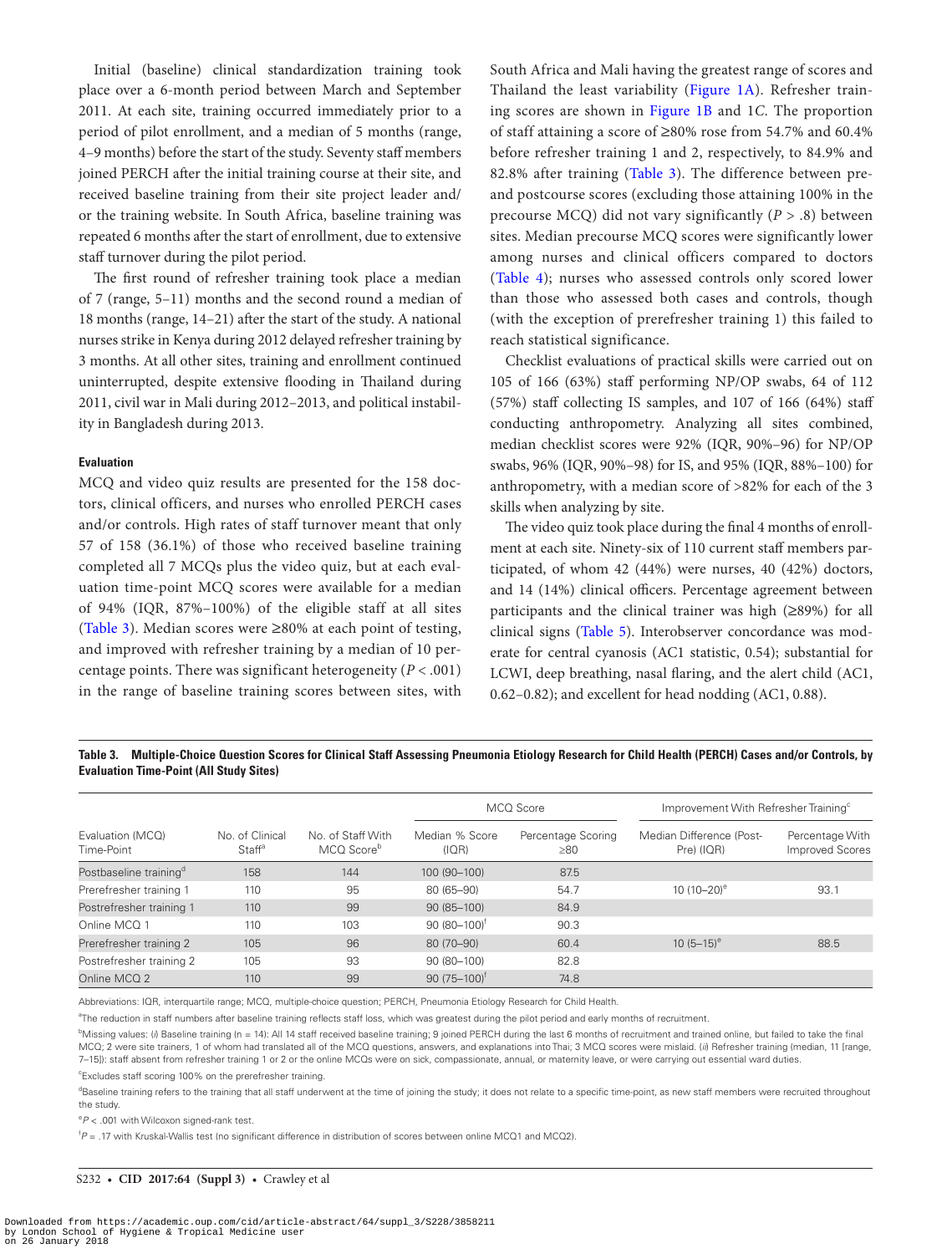

**Figure 1.** Distribution of multiple choice question (MCQ) scores by site and training time-point: postbaseline training (*A*), pre- and postrefresher training 1 (*B*), and refresher training 2 (*C*). Boxplots display the distribution of MCQ scores. The number beneath each boxplot indicates the number of Pneumonia Etiology Research for Child Health (PERCH) clinicians and nurses who took the MCQ at each site. The diamond and horizontal line within the boxes represent the mean and median, respectively. The box reflects the interquartile range (IQR) and the whiskers extend to 1.5 multiplied by the IQR in either direction, or maximum and minimum values (if no outliers). The circle indicates outliers (values lying outside 1.5 multiplied by the IQR). Abbreviations: BAN, Bangladesh; GAM, The Gambia; KEN, Kenya; MAL, Mali; MCQ, multiple-choice question; pre, pre-course MCQ; post, post-course MCQ; RF1, refresher training 1; RF2, refresher training 2; SAF, South Africa; THA, Thailand; ZAM, Zambia.

# **Staff Retention**

Figure 2 provides an intersite comparison of staff retention for 137 staff members who attended the initial training course at their site, prior to the start of study enrollment. Retention varied by site (log-rank test for equality of survivor function across sites: *P* < .001) and cadre, with retention of clinical officers (86% [18/21] of whom were at the Kenya site) being significantly higher than retention of nurses and doctors (log-rank test, *P* =

PERCH Clinical Standardization Training • **CID 2017:64 (Suppl 3)** • S233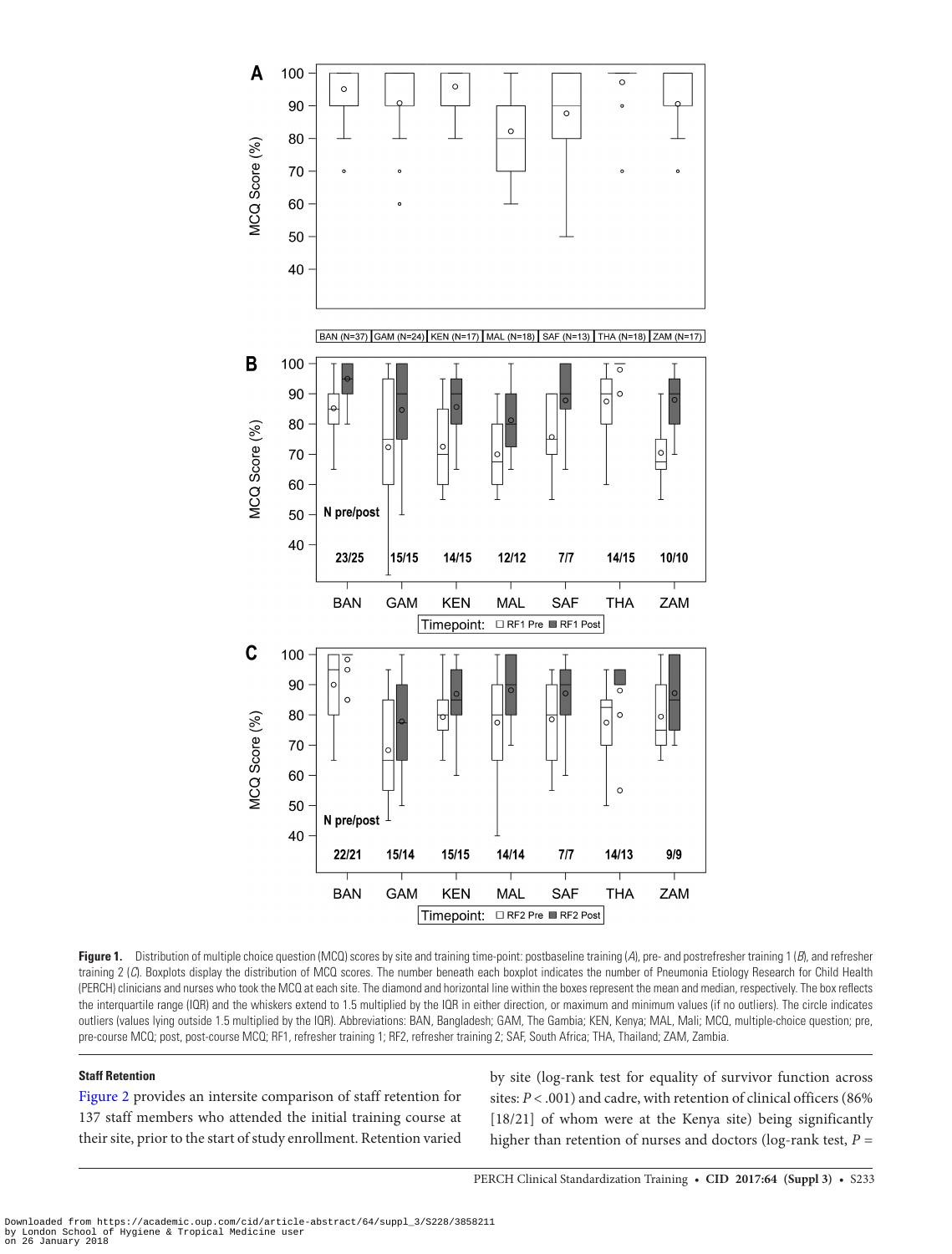|                              | MCQ % Score,<br>Median (IQR) |              |     |                  |     |                |                        | MCQ % Score,<br>Median (IQR) |                                             |     |                                        |                        |
|------------------------------|------------------------------|--------------|-----|------------------|-----|----------------|------------------------|------------------------------|---------------------------------------------|-----|----------------------------------------|------------------------|
|                              |                              | Doctor       |     | Clinical Officer |     | Nurse          |                        |                              | <b>Nurses</b><br>Sees Cases and<br>Controls |     | <b>Nurses</b><br>Sees Controls<br>Only |                        |
| <b>Evaluation Time-Point</b> | No.                          |              | No. |                  | No. |                | $P$ Value <sup>a</sup> | No.                          |                                             | No. |                                        | $P$ Value <sup>a</sup> |
| Postbaseline training        | 64                           | 100 (90-100) | 16  | 100 (90-100)     | 64  | 90 (80-100)    | .07                    | 49                           | $90(90 - 100)$                              | 15  | $90(70 - 100)$                         | .10                    |
| Prerefresher training 1      | 42                           | 85 (75-90)   | 13  | 75 (60-85)       | 40  | 75 (62.5-85)   | .02                    | 31                           | 80 (65-95)                                  | 9   | 65 (55-65)                             | .02                    |
| Postrefresher training 1     | 44                           | 95 (90-100)  | 13  | $90(80 - 95)$    | 42  | $90(75 - 100)$ | .05                    | 32                           | 90 (80-100)                                 | 10  | 77.5 (65-90)                           | .08                    |
| Online MCO 1                 | 46                           | 100 (90-100) | 17  | $90(80 - 90)$    | 40  | 90 (80-100)    | .03                    | 30                           | 90 (80-100)                                 | 10  | 90 (80-100)                            | .91                    |
| Prerefresher training 2      | 39                           | $90(80-100)$ | 15  | 85 (75-85)       | 42  | 70 (60-85)     | < .001                 | 31                           | 75 (65-85)                                  | 11  | 65 (55 - 75)                           | .13                    |
| Postrefresher training 2     | 36                           | 100 (95-100) | 13  | 85 (85-95)       | 44  | 82.5 (72.5-95) | < 0.001                | 31                           | 90 (75-95)                                  | 13  | 80 (70-90)                             | .46                    |
| Online MCQ 2                 | 42                           | 100 (95-100) | 14  | 65 (60-80)       | 43  | 85 (65-95)     | < .001                 | 33                           | 85 (60-95)                                  | 10  | 87.5 (80-95)                           | .59                    |

Abbreviations: IQR, interquartile range; MCQ, multiple-choice question; PERCH, Pneumonia Etiology Research for Child Health.

<sup>a</sup>P value obtained by Kruskal-Wallis test.

.016). Retention over 24 months of enrollment was high (>80%) in Kenya and Mali; moderate (40%–70%) in Bangladesh, Thailand, Zambia, and The Gambia; and low (<30%) in South Africa.

# **DISCUSSION**

Although staff training is an important component of all clinical trials, most studies fail to document its content or evaluate and report on its effectiveness [17]. By means of MCQs, a video quiz, and checklist evaluation of practical skills, we assessed key knowledge and clinical skills of PERCH staff throughout the duration of the study. Despite considerable challenges posed by staff turnover, language differences, intersite variation in the number and cadre of staff performing clinical assessments, and political and geographic factors beyond our control, a satisfactory level of clinical standardization was achieved within and across all study sites. Because of clinical standardization, we consider that the variable proportion of very severe pneumonia cases at different PERCH sites, from 10% in Bangladesh, where screening took place in an outpatient clinic, to approximately 50% among hospitalized children in Mali and Kenya, is a true reflection of intersite differences in case severity.

MCQs were administered at the end of baseline training and at regular intervals throughout the study. To answer questions correctly, staff needed thorough knowledge of the PERCH case definition and inclusion and exclusion criteria, and the ability to recognize and interpret key clinical signs from the accompanying video clips. The lower MCQ scores attained in Mali following baseline training may have been because the 3-day course concluded 1 day early due to extenuating circumstances, and was delivered in French by a nonnative speaker. In Thailand and Bangladesh, courses were delivered in both English and Thai or Bangla, and MCQ scores at these sites were comparable to the scores from countries where English is more widely spoken. At all sites and time points, doctors attained significantly higher MCQ scores than clinical officers and nurses, who generally spend a shorter period of time in professional clinical training. The nurses who only assessed healthy controls scored worse than nurses assessing both cases and controls, probably because they were exposed to fewer children with clinical signs.

|  | Table 5. Agreement With Principal Trainer and Interobserver Agreement for Select Clinical Signs |  |
|--|-------------------------------------------------------------------------------------------------|--|
|  |                                                                                                 |  |

| Clinical Sign    |               | Interobserver Agreement                         |                  |      |
|------------------|---------------|-------------------------------------------------|------------------|------|
|                  | No. of Videos | Percentage Agreement With Trainer, Median (IQR) | AC1 <sup>b</sup> |      |
| <b>LCWI</b>      | 10            | 89.1 (85.4-95.8)                                | 0.62             | 0.62 |
| Head nodding     | 5             | 99.0 (95.8-99.0)                                | 0.88             | 0.87 |
| Deep breathing   | 5             | $92.7(92.7 - 99.0)$                             | 0.82             | 0.80 |
| Central cyanosis | 5             | $90.2(75.8 - 94.6)$                             | 0.54             | 0.54 |
| Nasal flaring    | 5             | 95.8 (93.8-99.0)                                | 0.79             | 0.68 |
| Alert child      | 5             | 94.8 (83.3-97.9)                                | 0.62             | 0.62 |

Abbreviations: IQR, interquartile range; LCWI, lower chest wall indrawing.

<sup>a</sup>One hundred ten staff members who assessed Pneumonia Etiology Research for Child Health (PERCH) cases and/controls were available for the video quiz. Ninety-six (87%) staff participated in the video quiz (14 missing values).

bFor both the AC1 and κ statistic, a value of 0 indicates no agreement beyond chance, while a value of 1 denotes perfect agreement. Values of ≤0.40 are generally indicative of poor agreement, 0.41–0.60 moderate agreement, 0.61–0.80 substantial agreement, and >0.80 excellent agreement.

S234 • **CID 2017:64 (Suppl 3)** • Crawley et al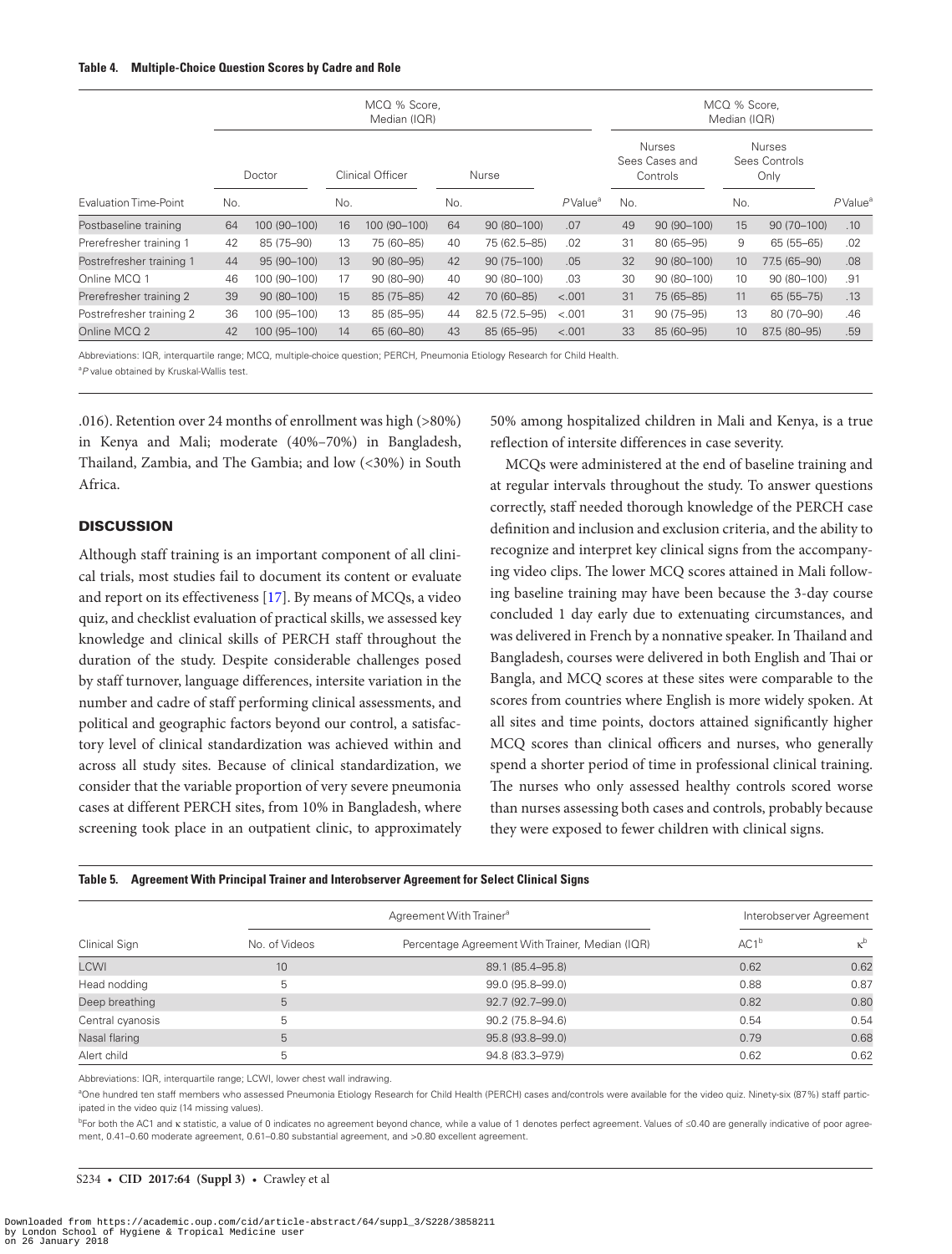

Figure 2. Staff retention during the course of the Pneumonia Etiology Research for Child Health (PERCH) study, by site. Kaplan-Meier graph displaying the proportion of staff attending the initial baseline training (N = 137) who remained with the study; analysis includes all staff members regardless of whether or not they enrolled study participants. Drops represent staff members leaving the study over time. The table beneath the graph indicates the number of staff members who remained in the study over time. Abbreviations: BAN, Bangladesh; GAM, The Gambia; KEN, Kenya; MAL, Mali; SAF, South Africa; THA, Thailand; ZAM, Zambia.

Clinical video has been shown previously to be an effective way of testing agreement between clinicians on the presence or absence of clinical signs [6], despite the obvious difference from the "real-life" clinical situation, in which a clinician's judgement is affected by information other than an isolated clinical sign. The same study showed that health workers of different cadres and varying levels of clinical experience could correctly identify clinical signs from video recordings for which there was high proportionate agreement between experts [6]. Clinical signs are not, however, always clear-cut in real-life. To this end, the PERCH video quiz included a random selection (approximately 20%) of "gray" cases—namely, those in which a clinical sign (eg, LCWI) was present but subtle, making it genuinely difficult to decide on its presence or absence. Despite this, percentage agreement between staff and the trainer was ≥89% for all 6 clinical signs in the quiz, while interobserver agreement (agreement between participants) varied from "moderate" for central cyanosis, a clinical sign which is easily missed in African children and which is difficult to photograph or film successfully, to "substantial" or "excellent" for the other clinical signs. Goodquality clinical video clips are a valuable and scarce resource, and we hope that the video clips available on the PERCH clinical standardization training website (www.perchtraining.org) will be useful for other clinical researchers.

Although the PERCH clinical standardization program successfully attained its objectives, a number of useful lessons have been learned. It would have been informative to evaluate staff knowledge and skills prior to the initial training course, as this would have provided a useful baseline comparator for the subsequent MCQ scores. The improvement in MCQ scores with refresher training suggests that it would have been valuable to have had more regular refresher training courses at each site, coordinated by local site trainers. Limited availability of personal computers and slow internet speeds reduced the utility of the training website at several of the study sites. These shortcomings are not shared by mobile phone technology, which could provide a useful alternative platform for training and evaluation. It took time to obtain a sufficient number of good-quality video clips of relevant clinical signs, and consequently the video quiz took place during the final 4 months of enrollment, by which time many of the original PERCH staff had left the study. It would have been preferable to organize the quiz at the start of enrollment, and repeat it during the second year. Although the checklist evaluations of practical skills were useful training and evaluation tools, they were time-consuming and were consequently performed on approximately 60% of the relevant study staff. High rates of staff turnover emphasized the importance of establishing a robust system for training new staff outside of the regular training schedule. Turnover was lowest among clinical officers, which may reflect their longer-term clinical attachments.

There is increasing recognition that public health policy should be based on data that are globally representative. Enhanced connectivity, the widespread availability of powerful computing, statistical and data management tools, and the advent of funders willing to pay for large networked studies have increased the feasibility of conducting large, multicountry research studies. Ensuring that the clinical and laboratory data obtained during the course of such studies are robust, standardized, and comparable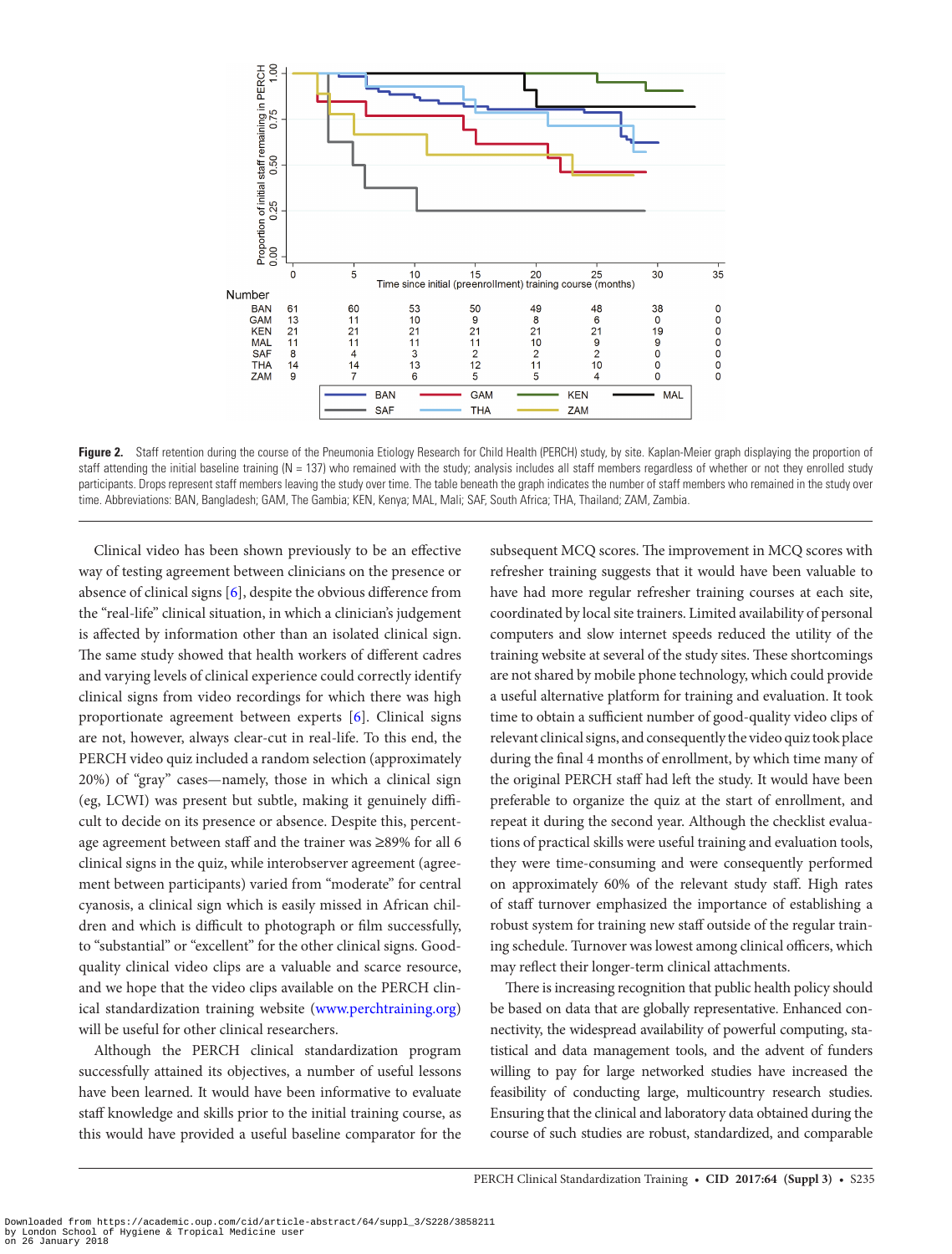is of paramount importance. The results of the PERCH clinical standardization program give us confidence that any etiological or clinical differences observed across the study sites are true differences, and not attributable to differences in application of the clinical case definition or differences in techniques used for clinical measurements or specimen collection. We hope that the methods, results, and lessons learned from the PERCH clinical standardization program will usefully inform other researchers embarking on large-scale clinical or epidemiological studies of pneumonia or other major causes of childhood morbidity and mortality.

#### Supplementary Data

Supplementary materials are available at *Clinical Infectious Diseases* online. Consisting of data provided by the authors to benefit the reader, the posted materials are not copyedited and are the sole responsibility of the authors, so questions or comments should be addressed to the corresponding author.

#### **Notes**

*Author contributions.* J. C. designed the clinical standardization materials and was the principal trainer. O. S. L., K. L. O., D. R. F., D. R. M., M. D. K., L. L. H., H. C. B., W. A. B., S. R. C. H., K. K. L., S. A. M., J. A. G. S., D. M. T., S. C. M., and R. A. K. conceived and designed the study and supervised study conduct. C. P., A. N. D., M. D. K., J. A. G. S., L. L. H., and D. R. F. participated in the analysis and interpretation of results and drafting of the manuscript. J. O. A., C. B., A. N. D., A. J. D., B. E. E., D. G., M. M. H., R. A. K., S. K., N. K., G. M., D. P. M., A. M., M. M., K. N., D. E. P., B. P., P. S., and M. S. were involved in the study conduct, data collection, and/or data management. All authors review and approved the manuscript. J. C. had final responsibility for the decision to submit for publication.

*Acknowledgments.* We thank the following individuals and organizations for providing clinical video clips and training materials: WHO, Department of Child and Adolescent Health and Department of Nutrition; Professor Mike English; Professor Kathryn Maitland; Professor Karen Kotloff; GlaxoSmithKline; Rale Repository; COPAN Diagnostics. We are grateful to Dr David Peel and Dr Irwin Shorr for their valuable advice on pulse oximetry and anthropometry, respectively. We thank Incuna Ltd for their invaluable support in the development of the PERCH clinical standardization website. We offer sincere thanks to the patients and families who participated in this study.

We are grateful to the following members of the original study teams for running the studies and collecting data:

*PERCH Study Group.* Johns Hopkins Bloomberg School of Public Health, Baltimore, Maryland: Katherine L. O'Brien (principal investigator [PI]), Orin S. Levine (Former PI, current affiliation Bill & Melinda Gates Foundation, Seattle, Washington), Maria Deloria Knoll (co-PI), Daniel R. Feikin (joint affiliation with Centers for Disease Control and Prevention [CDC], Atlanta, Georgia), Andrea N. DeLuca, Amanda J. Driscoll, Nicholas Fancourt, Wei Fu, Laura L. Hammitt, Melissa M. Higdon, E. Wangeci Kagucia, Ruth A. Karron, Mengying Li, Daniel E. Park, Christine Prosperi, Zhenke Wu, Scott L. Zeger; The Emmes Corporation, Rockville, Maryland: Nora L. Watson; Nuffield Department of Clinical Medicine, University of Oxford, United Kingdom: Jane Crawley; University of Otago, Christchurch, New Zealand: David R. Murdoch; ICDDR,b, Dhaka and Matlab, Bangladesh: W. Abdullah Brooks (site PI), Hubert P. Endtz, Khalequ Zaman, Doli Goswami, Lokman Hossain, Yasmin Jahan, Hasan Ashraf; Medical Research Council, Basse, The Gambia: Stephen R. C. Howie (site PI), Bernard E. Ebruke, Martin Antonio, Jessica McLellan, Eunice Machuka, Arifin Shamsul, Syed M.A. Zaman, Grant Mackenzie; KEMRI-Wellcome Trust Research Programme, Kilifi, Kenya: J. Anthony G. Scott (site PI and PERCH co-PI), Juliet O. Awori, Susan C. Morpeth, Alice Kamau, Sidi Kazungu; Division of Infectious Disease and Tropical Pediatrics, Department of Pediatrics, Center for Vaccine Development, Institute of Global Health, University of Maryland School of Medicine, Baltimore, Maryland and Centre pour le Développement des Vaccins (CVD-Mali), Bamako, Mali: Karen L. Kotloff (site PI), Milagritos D. Tapia, Samba O. Sow, Mamadou Sylla, Boubou Tamboura, Uma Onwuchekwa, Nana Kourouma, Aliou Toure; Respiratory and Meningeal Pathogens Research Unit, University of the Witwatersrand, Johannesburg, South Africa: Shabir A. Madhi (site PI), David P. Moore, Peter V. Adrian, Vicky L. Baillie, Locadiah Kuwanda, Azwifarwi Mudau, Michelle J. Groome; Thailand Ministry of Public Health—US.CDC Collaboration, Nonthaburi, Thailand: Henry C. Baggett (site PI), Somsak Thamthitiwat, Susan A. Maloney (former site PI), Charatdao Bunthi, Julia Rhodes, Pongpun Sawatwong, Pasakorn Akarasewi (site co-PI, Ministry of Public Health); Boston University School of Public Health, Boston, Massachusetts and University Teaching Hospital, Lusaka, Zambia: Donald M. Thea (site PI), Lawrence Mwananyanda, James Chipeta, Phil Seidenberg, James Mwansa, Somwe wa Somwe, Geoffrey Kwenda.

We would also like to acknowledge members of the following group who contributed to the study design, conduct, and/or analysis phases of PERCH (see Supplementary Materials for full list of names): Pneumonia Methods Working Group, PERCH Expert Group, and PERCH Contributors.

*Disclaimer.* The findings and conclusions in this report are those of the authors and do not necessarily represent the official position of the Centers for Disease Control and Prevention, Department of Health and Human Services, or the US government. This paper is published with the permission of the Director of the Kenya Medical Research Institute.

*Financial support.* PERCH was supported by the Bill & Melinda Gates Foundation (grant number 48968 to the International Vaccine Access Center, Department of International Health, Johns Hopkins Bloomberg School of Public Health). J. A. G. S. was supported by a clinical fellowship from The Wellcome Trust of Great Britain (award number 098532).

*Supplement sponsorship.* This article appears as part of the supplement "Pneumonia Etiology Research for Child Health (PERCH): Foundational Basis for the Primary Etiology Results," sponsored by a grant from the Bill & Melinda Gates Foundation to the PERCH study of Johns Hopkins Bloomberg School of Public Health, Baltimore, Maryland.

*Potential conflicts of interest.* M. D. K. has received funding for consultancies from Merck, Pfizer, and Novartis, and grant funding from Merck. L. L. H. has received grant funding from Pfizer and GlaxoSmithKline. K. L. K. has received grant funding from Merck Sharp & Dohme. S. A. M. has received honoraria for advisory board membership from the Bill & Melinda Gates Foundation, Pfizer, Medimmune, and Novartis; has received institutional grants from GSK, Novartis, Pfizer, Minervax, and the Bill & Melinda Gates Foundation; and has served on speaker's bureaus for Sanofi Pasteur and GSK. K. L. O. has received grant funding from GSK and Pfizer and participates on technical advisory boards for Merck, Sanofi Pasteur, PATH, Affinivax, and ClearPath. All other authors report no potential conflicts. All authors have submitted the ICMJE Form for Disclosure of Potential Conflicts of Interest. Conflicts that the editors consider relevant to the content of the manuscript have been disclosed.

#### References

- 1. Selwyn BJ. The epidemiology of acute respiratory tract infection in young children: comparison of findings from several developing countries. Coordinated Data Group of BOSTID Researchers. Rev Infect Dis **1990**; 12(suppl 8):S870–88.
- 2. Scott JAG. The global epidemiology of childhood pneumonia 20 years on. Bull. World Health Organ **2008**; 86:494–6.
- 3. Gilani Z, Kwong YD, Levine OS, et al. A literature review and survey of childhood pneumonia etiology studies: 2000–2010. Clin Infect Dis **2012**; 54 Suppl 2:S102–8.
- 4. English M, Murphy S, Mwangi I, Crawley J, Peshu N, Marsh K. Interobserver variation in respiratory signs of severe malaria. Arch Dis Child **1995**; 72:334–6.
- 5. Kahigwa E, Schellenberg D, Schellenberg JA, Aponte JJ, Alonso PL, Menendez C. Inter-observer variation in the assessment of clinical signs in sick Tanzanian children. Trans R Soc Trop Med Hyg **2002**; 96:162–6.
- 6. Wagai J, Senga J, Fegan G, English M. Examining agreement between clinicians when assessing sick children. PLoS One **2009**; 4:e4626.
- 7. Bekhof J, Reimink R, Bartels IM, Eggink H, Brand PL. Large observer variation of clinical assessment of dyspnoeic wheezing children. Arch Dis Child **2015**; 100:649–53.
- 8. Scott JA, Wonodi C, Moïsi JC, et al; Pneumonia Methods Working Group. The definition of pneumonia, the assessment of severity, and clinical standardization

S236 • **CID 2017:64 (Suppl 3)** • Crawley et al